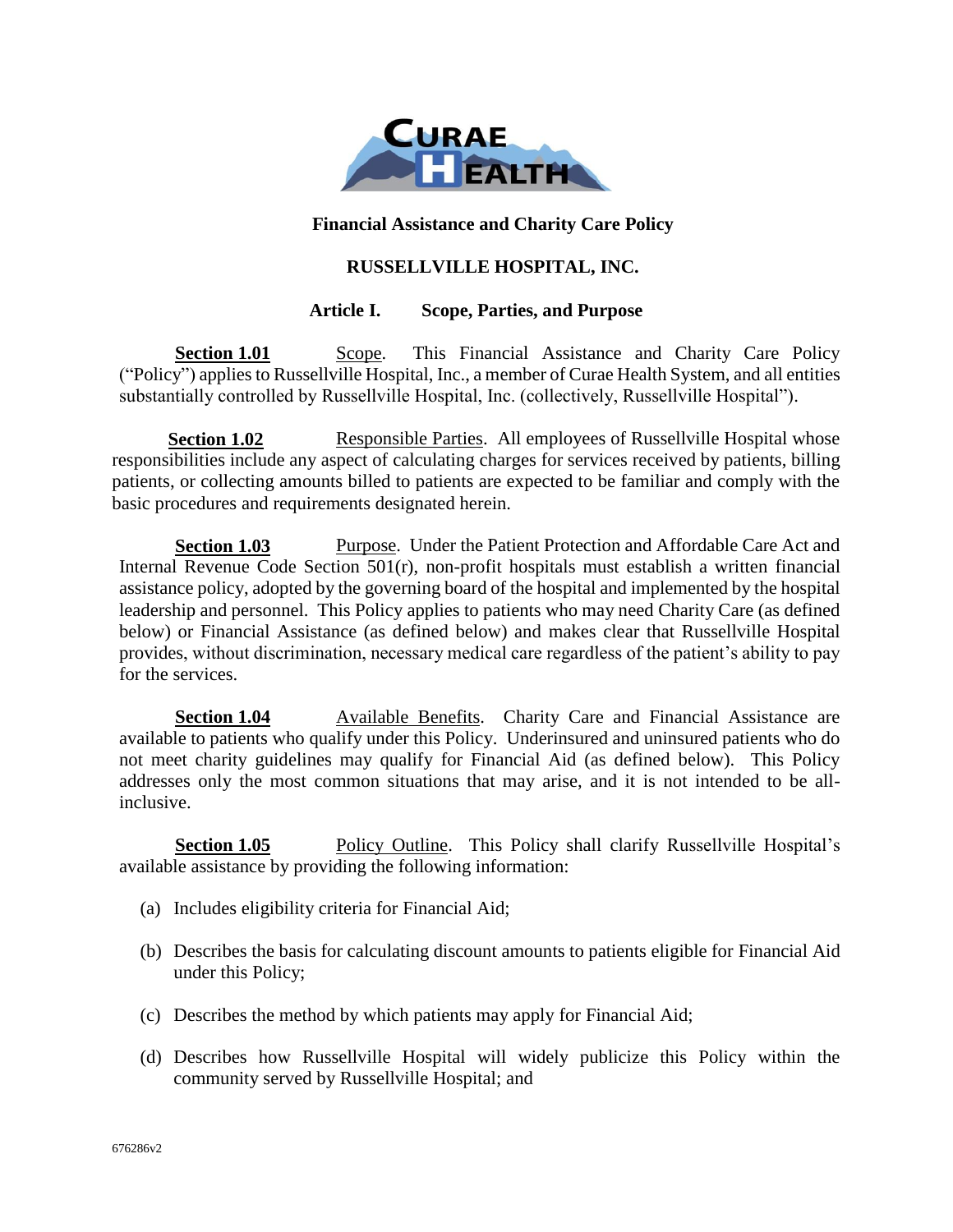(e) Limits the amounts that Russellville Hospital will charge for emergency and other medically necessary care provided to individuals eligible for Financial Aid to the amount generally billed for medically necessary care.

### **Article II. Definitions.**

**Section 2.01** Board. The Board of Directors of Russellville Hospital.

**Section 2.02** Charity Care. Free care for people who are uninsured for the services they need; cannot receive governmental or other insurance coverage; and have family income at such standard that they would qualify under the Financial Ability standard below.

**Section 2.03** Emergency Medical Condition. A medical condition manifesting itself by acute symptoms of sufficient severity, including severe pain, psychiatric disturbances, or symptoms of substance abuse such that the absence of immediate medical attention could reasonably be expected to result in placing the individual's health, or the health of an unborn child, in serious jeopardy, serious impairment to bodily functions, or serious dysfunction of bodily organs. With respect to a pregnant woman who is having contractions, an "Emergency Medical Condition" means that there is inadequate time to effect a safe transfer to another hospital before delivery; or that transfer may pose a threat to the health or safety of the woman or the unborn child. (Or as otherwise defined under the federal Emergency Medical Treatment and Active Labor Act, 42 U.S.C. §1395dd (EMTALA).)

**Section 2.04** Extraordinary Collection Actions. Selling an individual's debt to another party (except as provided in 26 C.F.R. § 1.501(r)-6(b)(2)); reporting adverse information about the individual to consumer credit reporting agencies or credit bureaus; deferring or denying, or requiring a payment before providing, medically necessary care because of an individual's nonpayment of one or more bills for previously provided care; and actions that require a legal or judicial process, including but not limited to, placing a lien on an individual's property (except as provided in 26 C.F.R. § 1.501(r)-6(b)(3)), foreclosing on an individual's real property, attaching or seizing an individual's bank account or any other personal property, commencing a civil action against an individual, causing an individual's arrest, causing an individual to be subject to a writ of body attachment, and garnishing an individual's wages.

**Section 2.05** Family Income. The sum of all earnings, interest and dividend income, rents, royalties, estate and trust income, pension or retirement income, disability pensions and annuities, survivor pensions and annuities, Social Security, unemployment compensation, workers' compensation, veterans' payments, public assistance, Supplemental Security Income, federal earned income credit, educational assistance, Supplemental Nutrition Assistance Program (SNAP), public housing and rent subsidies, alimony, child support, assistance from outside the household, and other miscellaneous sources; determined on a before-tax basis; excludes capital gains or losses; and includes the income of all family members (Non-relatives, such as housemates, do not count).

**Section 2.06** Financial Aid. Charity Care and Financial Assistance, collectively,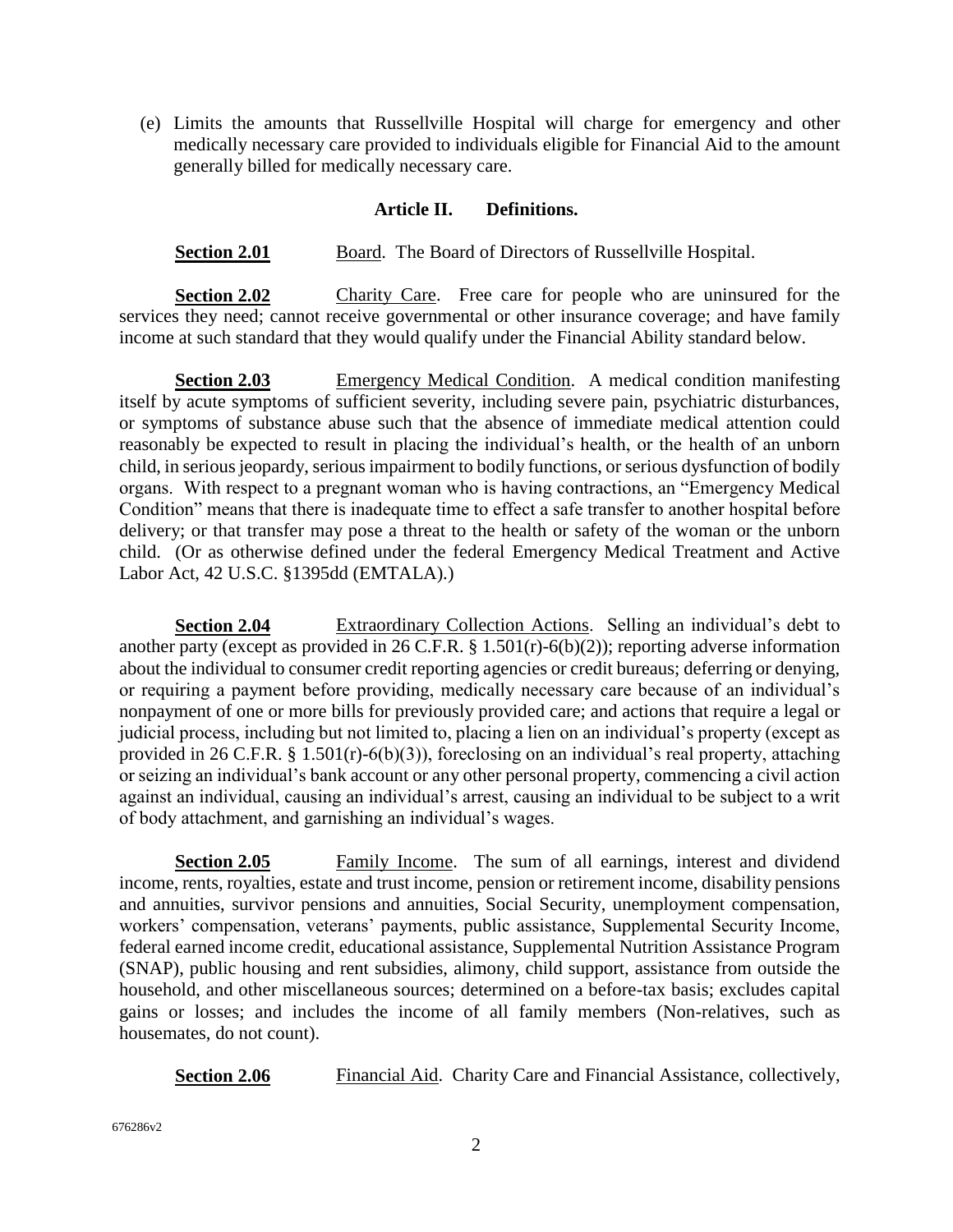available to patients of Russellville Hospital.

**Section 2.07** Financial Assistance. Care at a discounted rate for people who are uninsured or Underinsured for the services they need, cannot receive governmental or other insurance coverage, and have family income at such standard that they would qualify under the Financial Ability standard below.

## **Article III. Eligibility Criteria.**

After an assessment of Medical Necessity and Financial Ability, Russellville Hospital may provide Financial Aid to patients who qualify under this Policy. Russellville Hospital will follow standard procedures in determining eligibility for Financial Aid as follows:

**Section 3.01** Medical Necessity.

- (a) Any patient seeking care for Emergency Medical Conditions at Russellville Hospital facility shall be treated without discrimination and without regard to a patient's ability to pay for care. Russellville Hospital shall operate in accordance with all federal and state requirements for the provision of urgent or emergency health care services, including screening, treatment, and transfer requirements under EMTALA.
- (b) In addition to services provided pursuant to EMTALA, Russellville Hospital will extend Financial Aid to eligible individuals for all other non-elective medically necessary services.
- (c) Financial Aid will not be awarded for certain services or patient responsibilities, which are not emergency or medically necessary, including but not limited to cosmetic procedures that are not medically necessary; Ventricular Assist Devices (VADs), transplants, and other elective procedures.

**Section 3.02** Financial Ability.

- (a) To be eligible for Charity Care, the patient's Family Income, adjusted retrospectively and prospectively for the six months from the determination, must be less than or equal to 200% of the current Federal Poverty Guidelines.
- (b) To be eligible for Financial Assistance, the patient's Family Income, adjusted retrospectively and prospectively for the six months from the determination, must be greater than or equal to 201% but not more than 300% of the Federal Poverty Guidelines.
- (c) Patients eligible for Medicaid or other federal or state indigent care programs may be presumptively eligible for Charity Care or Financial Assistance for emergency or medically necessary services.

**Section 3.03** Rates.

676286v2 (a) If the patient's Family Income is between 0%-200% of the Federal Poverty Guidelines,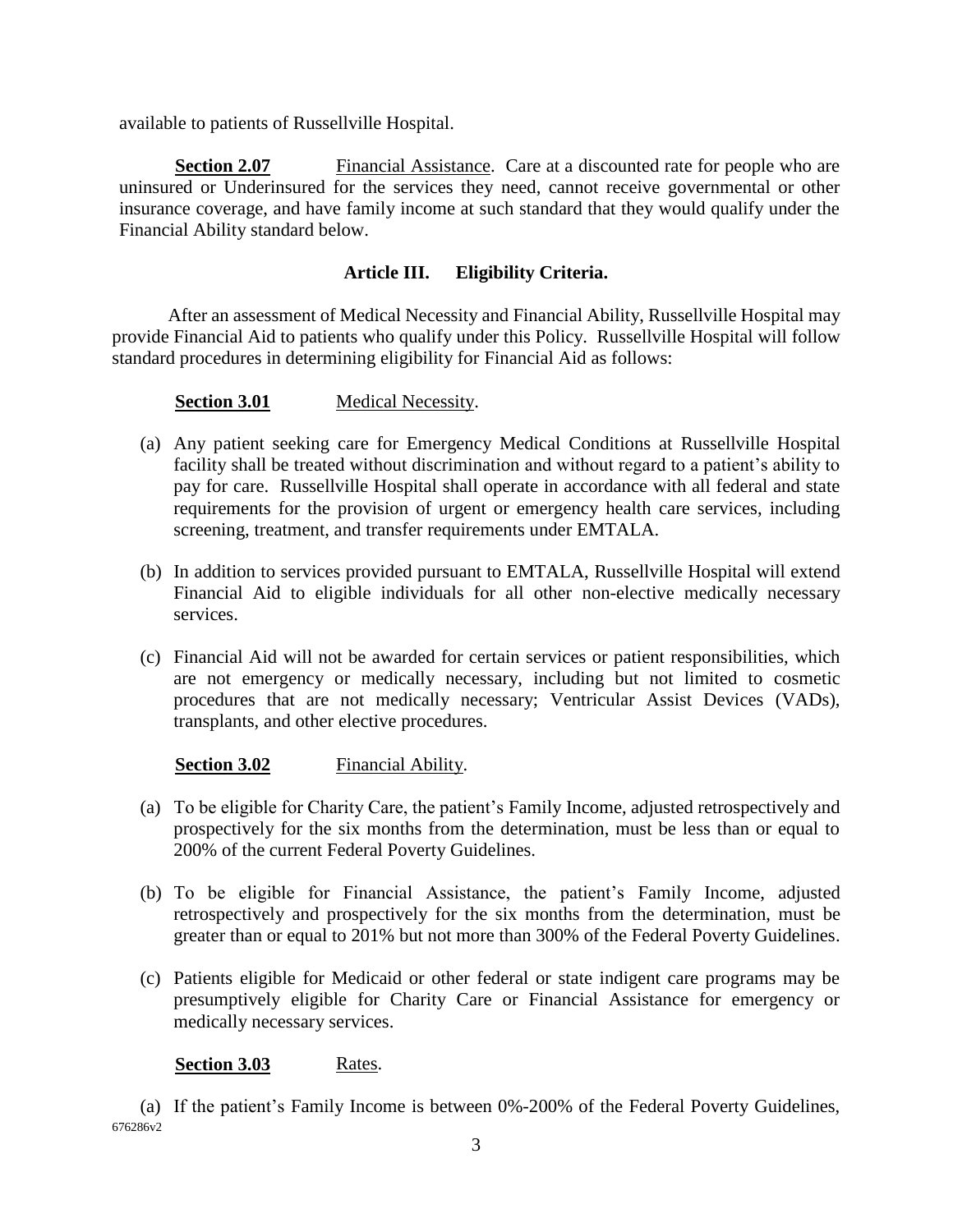100% discount (Charity Care).

- (b) If the patient's Family Income is between 201%-250% of the Federal Poverty Guidelines, 60% discount (Financial Assistance).
- (c) If the patient's Family Income is between 251%-300% of the Federal Poverty Guidelines, 40% discount (Financial Assistance).

**Section 3.04** Amounts Generally Billed. Russellville Hospital determines the amount generally billed ("AGB") by multiplying the gross charges for any emergency or other medically necessary care it provides to a Financial Aid-eligible individual by an AGB percentage relative to Russellville Hospital. Russellville Hospital calculates the AGB percentage based on all claims allowed by Medicare and private health insurers over a specified 12-month period, divided by the associated gross charges for those claims. In all situations, once a patient is determined to be Financial Aid-eligible, that individual will not be charged more for emergency or other medically necessary care. Russellville Hospital may adjust the AGB as needed as determined by Russellville Hospital administration. See Exhibit A, attached hereto.

## **Article IV. Determination and Screening Process**

**Section 4.01** Financial Aid Application. All patients seeking Financial Aid are required to complete the Russellville Hospital Financial Aid Application. Patients will be instructed to complete the forms and return them by mail or in person to a Financial Aid Specialist at the address specified in the Application. Patients must cooperate with Russellville Hospital to provide information and documentation necessary to apply for Financial Aid and to establish a reasonable payment plan. A patient's failure to complete a Financial Aid Application will not prohibit him or her from receiving Financial Aid, if he or she provides the required information to a Financial Aid Specialist orally. As Family Income and other relevant factors (as further identified below) change, an applicant is required to supplement, amend, update, or revise his or her Application to reflect his or her current Financial Ability. Failure to do so will render the applicant ineligible for Financial Aid.

**Section 4.02** Factors in Assessing Financial Need. The granting of Financial Aid shall be based on an individualized determination of Financial Ability and Medical Necessity. Factors that may be considered include, but are not limited to, Family Income, household size, short-term layoffs, debts, prior eligibility for Financial Aid, other federal and state indigent care program benefits, and other available means of payment. By completing a Financial Aid Application or providing a Financial Aid Specialist the required information, the patient is authorizing Russellville Hospital to perform a credit check on the applicant.

676286v2 **Section 4.03** Prior Eligibility. In the event that Russellville Hospital deems an applicant eligible for Financial Aid and the applicant is then readmitted to Russellville Hospital or other Curae facility for emergency or medically necessary services within one hundred twenty (120) days of being discharged from the previous admission, such applicant will be deemed presumptively eligible for Financial Aid for the qualifying services he or she receives during the latter admission. In any event, the applicant has the responsibility of supplementing, amending,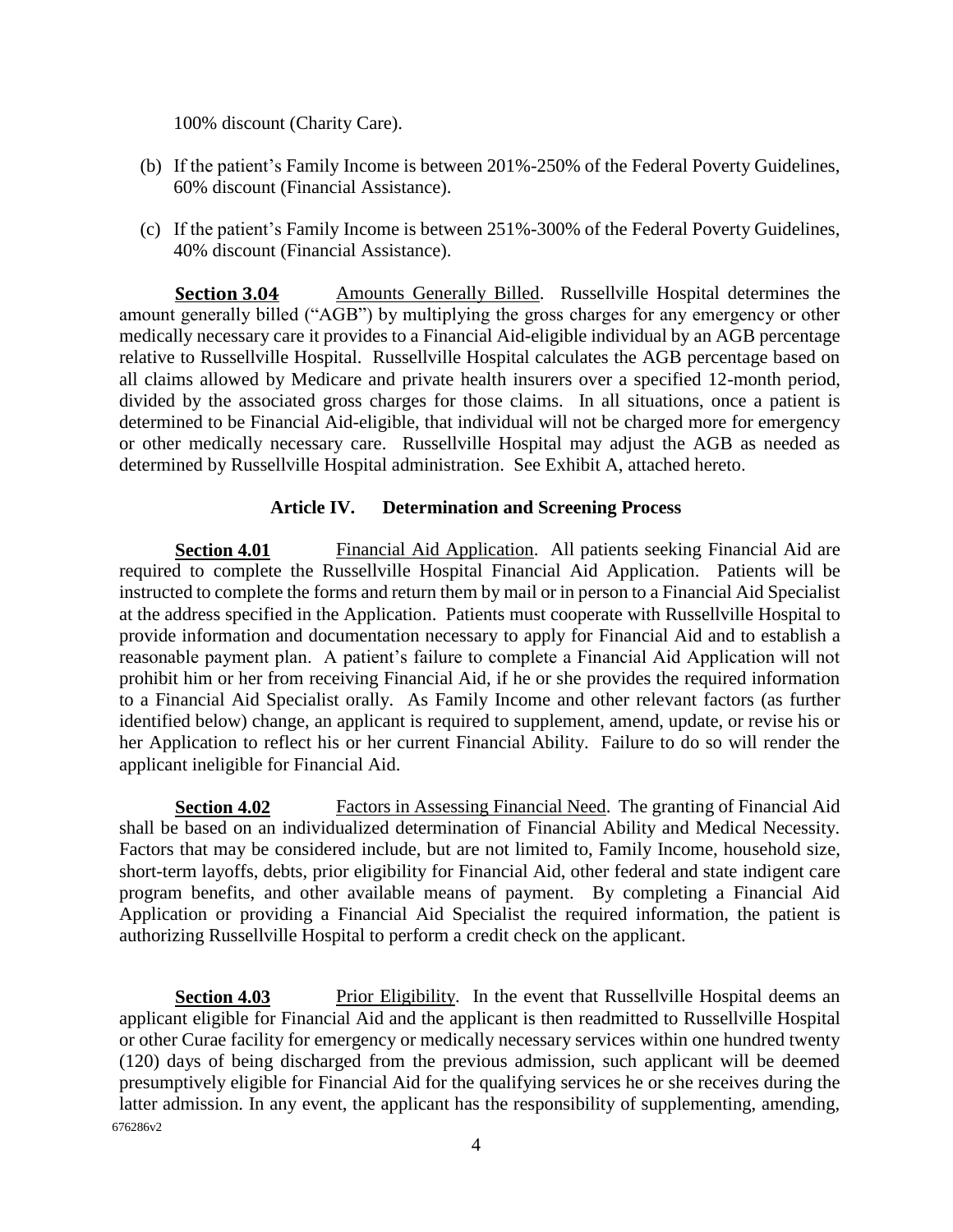updating, or revising his or her Application as stated in **Section 4.01** above.

**Section 4.04** Application Assistance. Uninsured or Underinsured patients will be asked to complete a Russellville Hospital Financial Aid Application upon admission or discharge. Financial Aid counseling communication will be clear, concise, and considerate of the patient and family members. Patients may be required to provide additional information, including information about their assets and monthly expenses in order for Russellville Hospital to consider all of the factors in assessing the patient's Financial Ability. Patients may obtain a copy of this Policy, a plain language summary of this Policy, and a Financial Aid Application in the Business Office of Russellville Hospital, located at the address as stated on the Financial Aid Application.

**Section 4.05** Grant or Denial of Assistance. Determination of eligibility for Financial Aid will be communicated to the responsible party within thirty (30) days of receipt of all required documentation. The granting of Financial Aid shall be based on an individualized determination of Financial Ability and Medical Necessity.

## **Article V. Relationship to Billing and Collection Policy.**

Russellville Hospital maintains a separate policy outlining its billing and debt collection procedures. In accordance with its Billing and Collection Policy, Russellville Hospital will not engage in, nor will it authorize its collection agencies to engage in, Extraordinary Collection Actions without verifying that patients have been given the opportunity to apply for Financial Aid. Copies of the Billing and Collection Policy may be made available, upon request, by contacting the Business Office of Russellville Hospital, located at the address as stated on the Financial Aid Application

## **Article VI. Record Keeping**

**Section 6.01** Maintenance of Records. A record, paper or electronic, will be maintained reflecting authorization of Financial Aid, along with copies of the Russellville Hospital Financial Aid Application and other documentation provided upon request.

**Section 6.02** Retention of Records. Summary information regarding Russellville Hospital Financial Aid Applications processed and Financial Aid provided will be maintained for a period of seven (7) years. Summary information includes the number of patients who applied for Financial Aid, how many patients received Financial Aid, the amount of Financial Aid provided to each patient, and the total bill for each patient.

**Section 6.03** Reporting. The cost of Financial Aid will be reported annually in Russellville Hospital's Community Benefit Report. Financial Aid will be reported as the cost of care provided, not charges, using the most recently available operating costs and the associated cost to charge ratio.

## **Article VII. Additional Information.**

676286v2 **Section 7.01** Providers Covered Under this Policy. Attached hereto as Exhibit B is a list of providers delivering emergency or medically necessary care at Russellville Hospital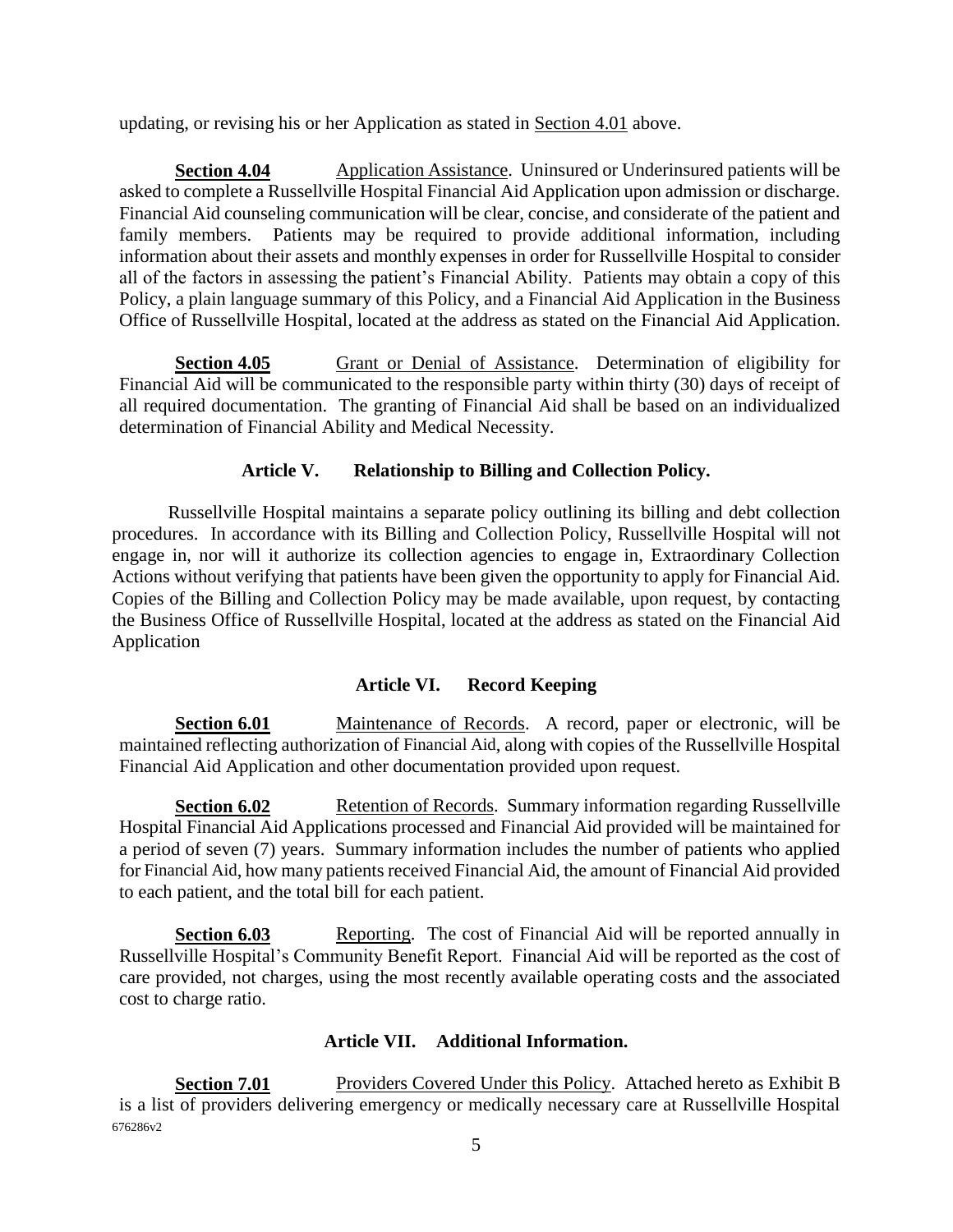that are not covered by this Policy. Please note that charges for services provided by these providers are not subject to this Policy and will not be eligible for Financial Aid.

**Section 7.02** Communication of Assistance Available. Notification about Financial Aid available from Russellville Hospital shall be disseminated to the community by various means, which may include, but are not limited to, publishing this Policy, the Financial Aid Application, and a plain language summary of this Policy on Russellville Hospital's websites; making paper copies of this Policy, the Financial Aid Application, and a plain language summary of this Policy, available, without charge and upon request by mail and in public locations at Russellville Hospital; making patients aware of this Policy by providing a plain language summary of this Policy at admission or discharge, including a notice on the billing statements that Financial Aid may be available; and making brochures available at all patient registration areas through a conspicuous display in a manner reasonably calculated to reach community members most likely to need Financial Aid.

**Section 7.03** Regulatory Requirements. In implementing this Policy, Russellville Hospital will comply with all other federal, state, and local laws, rules, and regulations that may apply to activities conducted pursuant to this Policy.

Approved by the unanimous Written Consent of the Board of Directors as of the 23rd day of September, 2015.

**Sarah N. Moore**, Secretary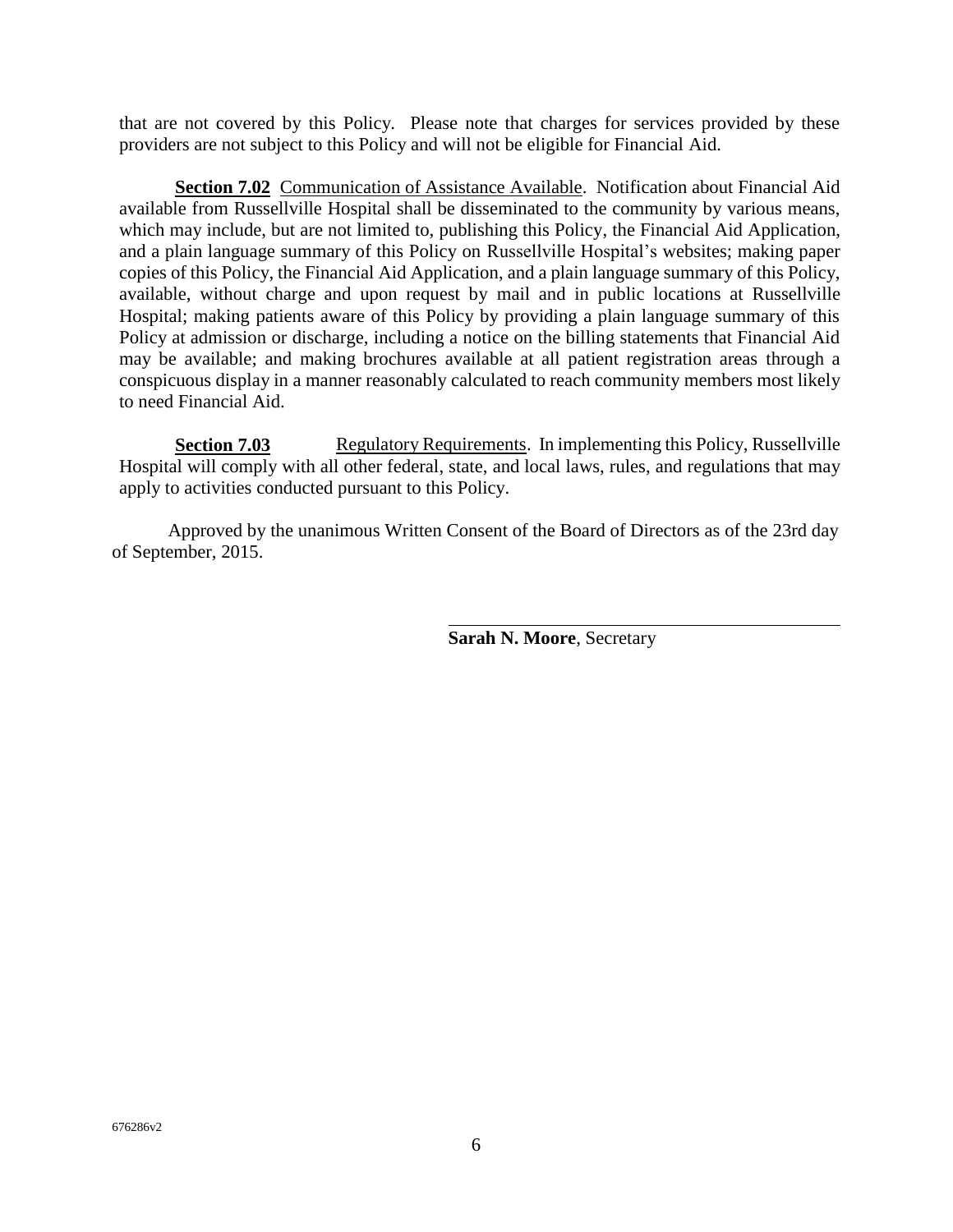# **Exhibit A**

# **AGB Calculation**

 $AGB% = 18%$ 

AGB%=(all claims allowed by Medicare and private insurers)/gross charges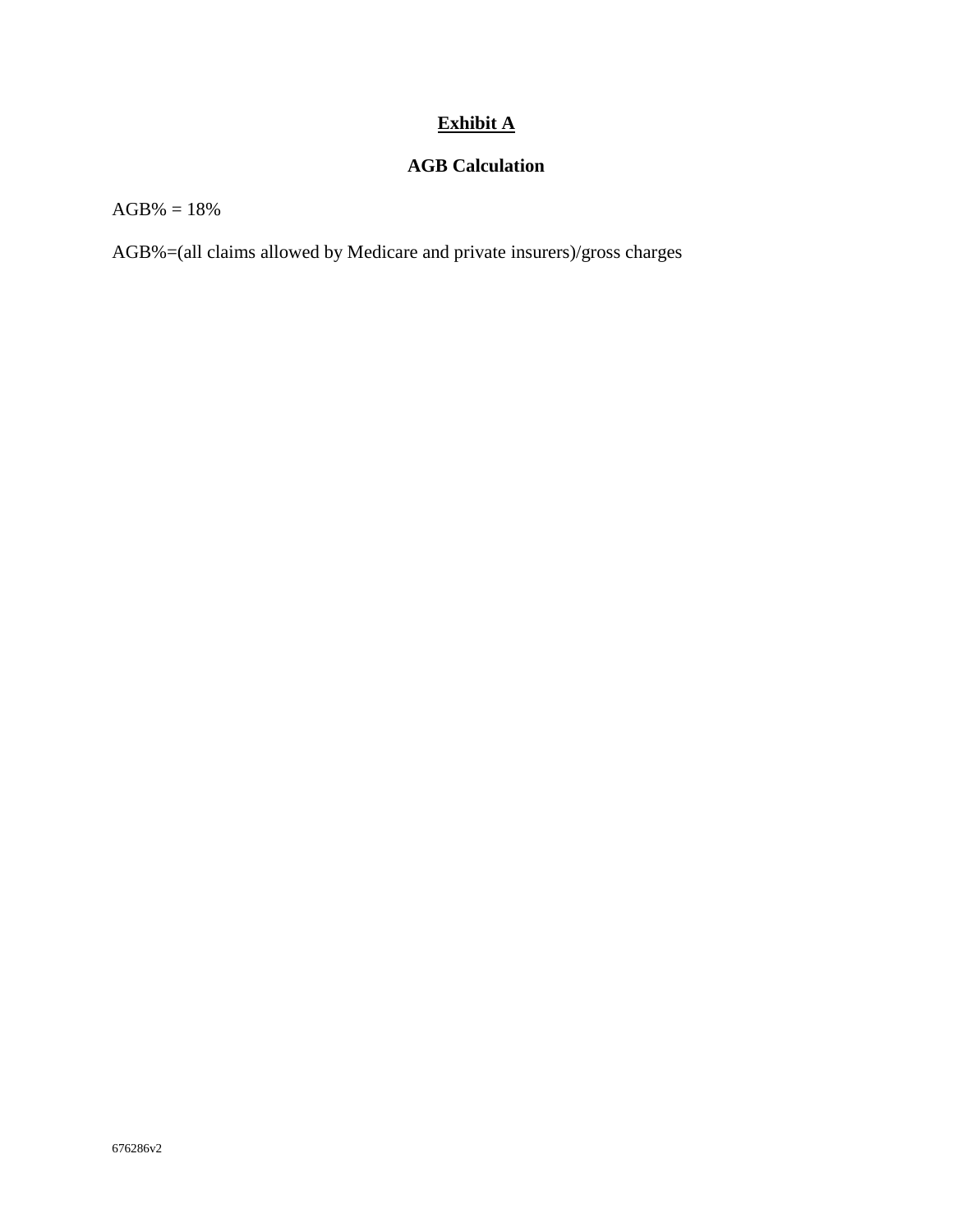### **Exhibit B**

### **Providers Not Covered Under the Curae Financial Assistance and Charity Care Policy Allied Health Professional**

Blazier, D. S., CRNA Carter, Charlestine C., CRNA Eady, Angela M., CRNP Harrell, James D., CRNA Jump, Dave A., CRNA Nesmith, Rickey D., CRNA Stackhouse, Gwen S., CRNA Stackhouse, William R., CRNA Stevens, Eric C., CRNA Wimberley, Ashton B., CRNP

#### **Anesthesiology**

Bailey, Bart M., M.D. Castillo, Corazon G., M.D. Faison, George, M.D. Klimas, Richard A., M.D.

#### **Cardiology**

Dean, Phillip J., M.D. Sapkota, Ram P., M.D.

#### **Emergency Medicine**

Abele, Donald L., M.D. Ahmed, Mohamed, M.D. Bridgewater, Joel L., M.D. Griffitts, Sharon G., M.D. Oldham, Karen L., M.D. Osborn, Dianna G., M.D. Patel, Vinit V., MD Smith, Robert W., M.D.

#### **Family Practice**

Chenyi, Jeffrey, M.D. Kelly, Kevin G., M.D. Kuberg, Harry W., M.D. Lindsey, Laura M., M.D. Morrow, Keith, D.O.

#### **Gynecology**

Santiago, Eduardo L., M.D.

#### **Internal Medicine**

Almirol, John R., M.D. Decker, Miranda, M.D.

#### **Nephrology**

Boorgu, Narasimha R., M.D.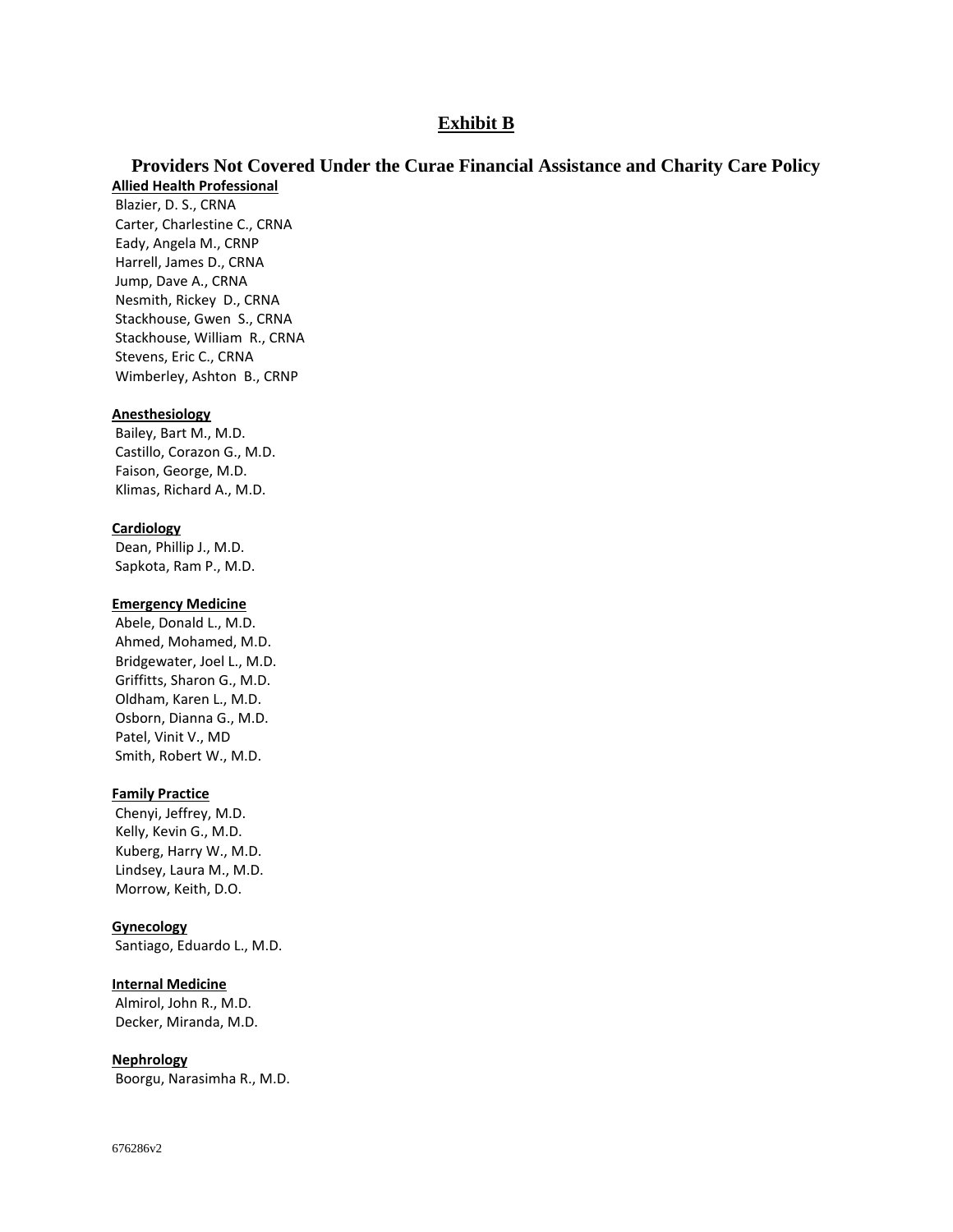**Neurology** Longmire, David R., M.D.

**Oncology, Medical** Clarke, Stanley D., M.D.

**Ophthalmology** McCurdy, Donald P., M.D.

**Orthopedics** Dyas, Lloyd C., M.D.

#### **Pathology**

Barksdale, J. Alan, M.D. Barnes, Carl A., M.D. White, Steven D., M.D. Yates, Tommy E., D.O.

**Pediatrics**

Moutagaly, Rizk, M.D.

**Podiatry**

Jenkins, Jerry A., D.P.M.

#### **Radiology**

Bowling, Donald J., M.D. Durham, Todd A., D.O. Ferzoco, Steven A., M.D. Fields, David S., D.O. Johnson, Donald L., M.D. Norman, Warren T., M.D. vonHerrmann, Paul F., M.D.

#### **Surgery, General**

Lee, Hank, M.D. Ryan, Jeff L., M.D.

#### **Teleradiology**

676286v2 ABRAHAM, JACOB, M.D. ARJONA, JOSE L., M.D. Chan, Roxanne, M.D. FERRARO, FRANCIS A., M.D. FIROUZTALE, PEJMAN A., M.D. MALLAMPATI, GAUTHAM K., M.D. MCALLISTER, ASHFORD S., M.D. O`LOUGHLIN, TERENCE J., M.D. PRETORIUS, EUGENE S., M.D. Shah, Dishant G., M.D. Simpson, Nicole S., M.D. SULZER, JANA L., MD